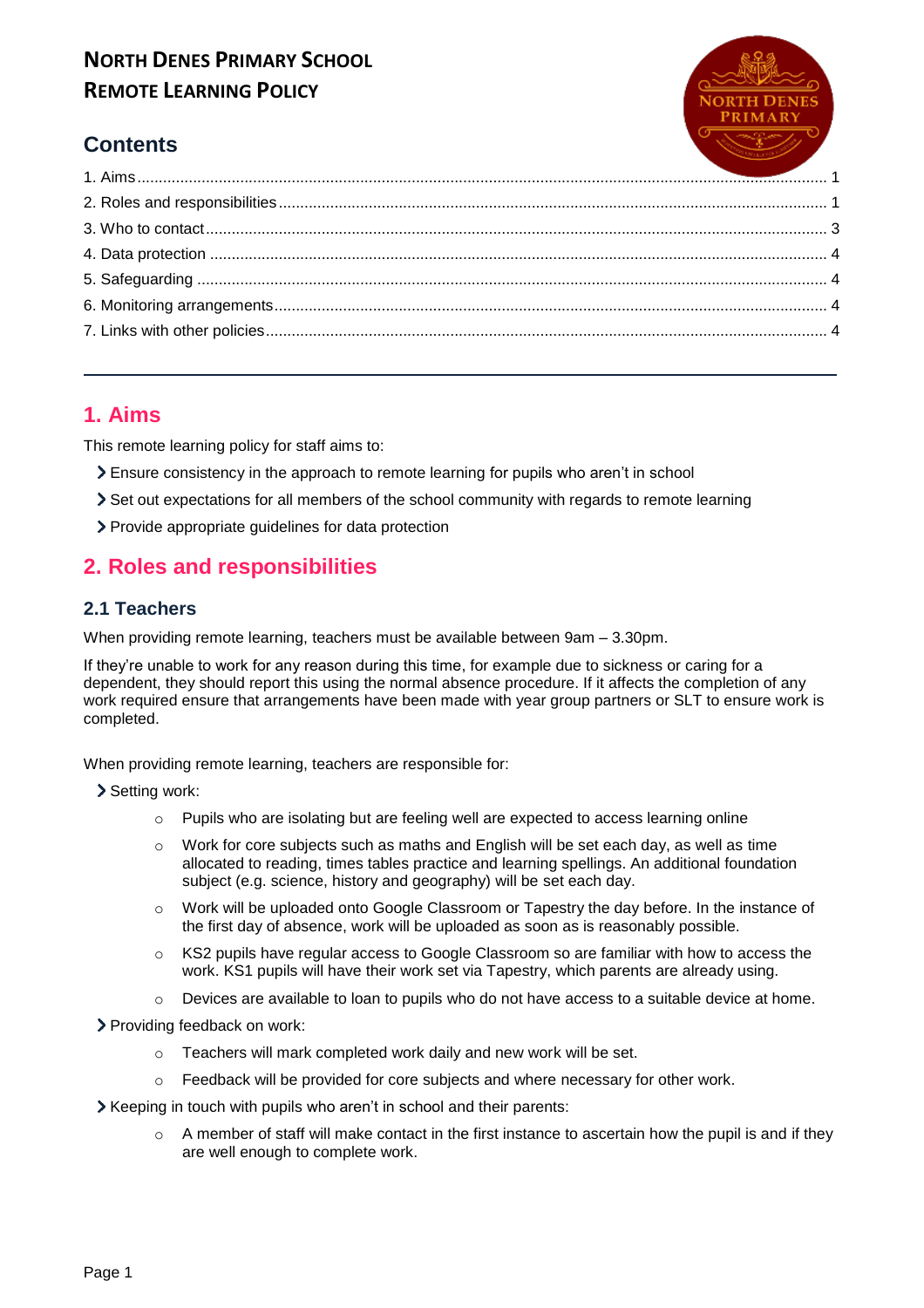

- o Further contact will be via email, school ping or telephone.
- o Teachers will respond to any contact made during working hours only. Emails received outside of these hours will be responded to the following day.
- $\circ$  Complaints or concerns will be managed in accordance with school policy. These may be referred to SLT or the head teacher, or safeguarding leads, depending on the concern.
- $\circ$  If pupils do not engage with online learning, teachers will, in the first instance, discuss this with their parents / carers to establish if any further support can be offered. Where necessary, this will be escalated to SLT and / or the head teacher.
- Attending virtual meetings with staff, parents and pupils:
	- o Staff should dress smartly, as they would in a professional environment.
	- $\circ$  When attending online meetings, staff should ensure they are in a quiet room with no distractions.

#### **2.2 Teaching assistants**

When assisting with remote learning, teaching assistants must be available between 9am and 3pm. If they're unable to work for any reason during this time, for example due to sickness or caring for a dependent, they should report this using the normal absence procedure. If it affects the completion of any work required ensure that arrangements have been made with year group partners or SLT to ensure work is completed.

When assisting with remote learning, teaching assistants are responsible for:

- Supporting pupils who aren't in school with learning remotely:
	- o Mark pupils' work and provide feedback.
	- o In some instances, it may be effective to use Google Classroom to offer 'live' support or interventions.
- Attending virtual meetings with staff, parents and pupils:
	- o Staff should dress smartly, as they would in a professional environment.
	- $\circ$  When attending online meetings, staff should ensure they are in a quiet room with no distractions.

#### **2.3 Subject leads**

Alongside their teaching responsibilities, subject leads are responsible for:

- Considering whether any aspects of the subject curriculum need to change to accommodate remote learning
- Working with teachers teaching their subject remotely to make sure all work set is appropriate and consistent
- Alerting teachers to resources they can use to teach their subject remotely (as highlighted on the medium term planning)

#### **2.4 Senior leaders**

Alongside any teaching responsibilities, senior leaders are responsible for:

- Co-ordinating the remote learning approach across the school if you've assigned one member of staff to lead on this, highlight them here
- Monitoring the effectiveness of remote learning explain how they'll do this, such as through regular meetings with teachers and subject leaders, reviewing work set or reaching out for feedback from pupils and parents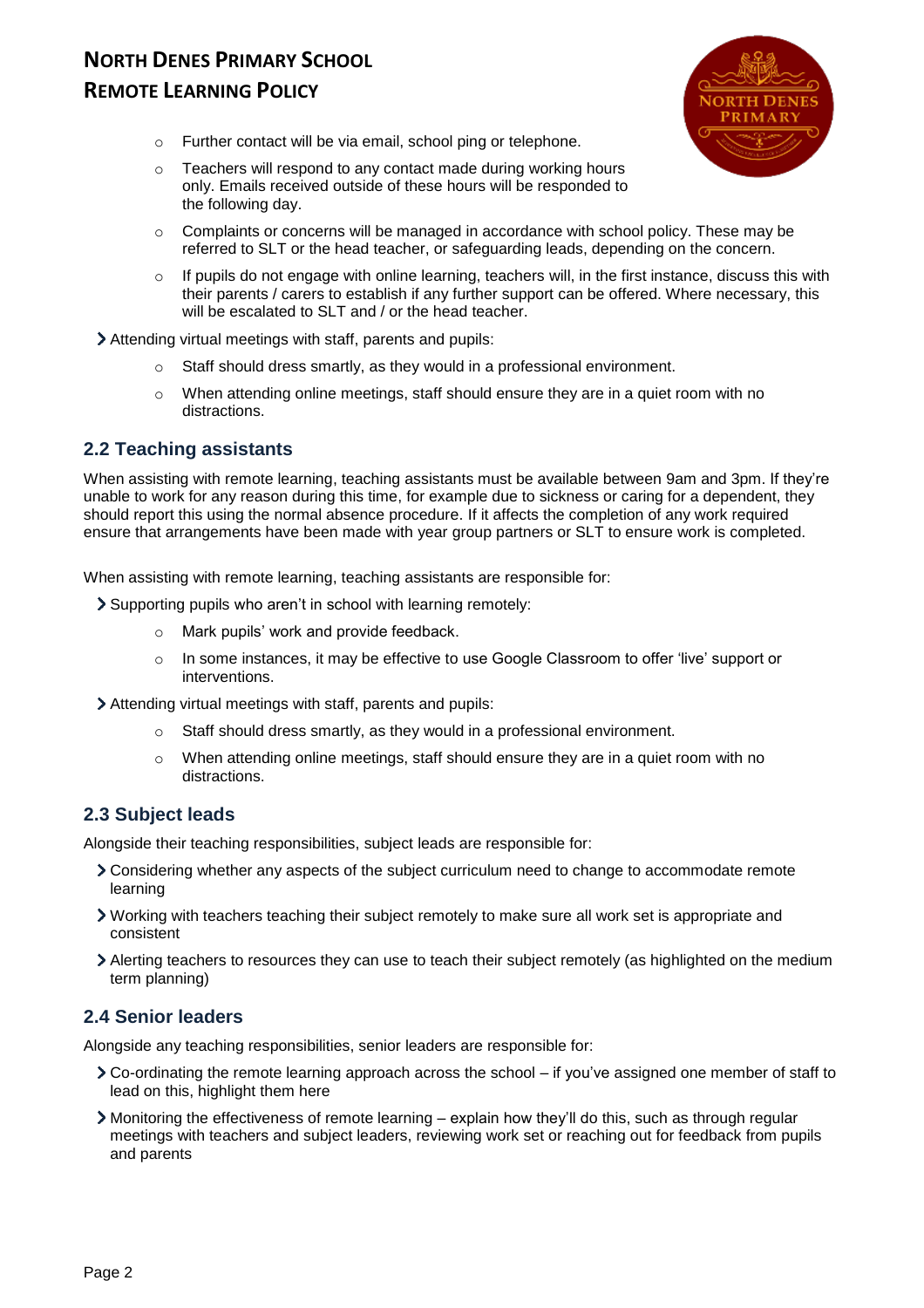# **NORTH DENES PRIMARY SCHOOL**

# **REMOTE LEARNING POLICY**

Monitoring the security of remote learning systems, including data protection and safeguarding considerations

#### **2.5 Designated safeguarding lead**

See School Safeguarding Policy

#### **2.6 IT staff**

IT staff are responsible for:

- Fixing issues with systems used to set and collect work
- Helping staff and parents with any technical issues they're experiencing
- Reviewing the security of remote learning systems and flagging any data protection breaches to the data protection officer
- Assisting pupils and parents with accessing the internet or devices

#### **2.7 Pupils and parents**

Staff can expect pupils learning remotely to:

- $\geq$  Be contactable during the school day although consider they may not always be in front of a device the entire time
- Complete work to the deadline set by teachers
- Seek help if they need it, from teachers or teaching assistants
- Alert teachers if they're not able to complete work

Staff can expect parents with children learning remotely to:

- Make the school aware if their child is sick or otherwise can't complete work
- $\triangleright$  Seek help from the school if they need it if you know of any resources staff should point parents towards if they're struggling, include those here
- > Be respectful when making any complaints or concerns known to staff

#### **2.8 Governing board**

The governing board is responsible for:

- Monitoring the school's approach to providing remote learning to ensure education remains as high quality as possible
- Ensuring that staff are certain that remote learning systems are appropriately secure, for both data protection and safeguarding reasons

# <span id="page-2-0"></span>**3. Who to contact**

If staff have any questions or concerns about remote learning, they should contact the following individuals:

Here are some suggested issues and the most likely points of contact, but adapt and add to this as needed:

- Issues in setting work talk to the relevant subject lead or SENCO
- $\ge$  Issues with behaviour talk to SLT
- $\ge$  Issues with IT talk to IT staff (Curt)
- $\ge$  Issues with their own workload or wellbeing talk to SLT
- Concerns about data protection talk to the data protection officer (Hayley)

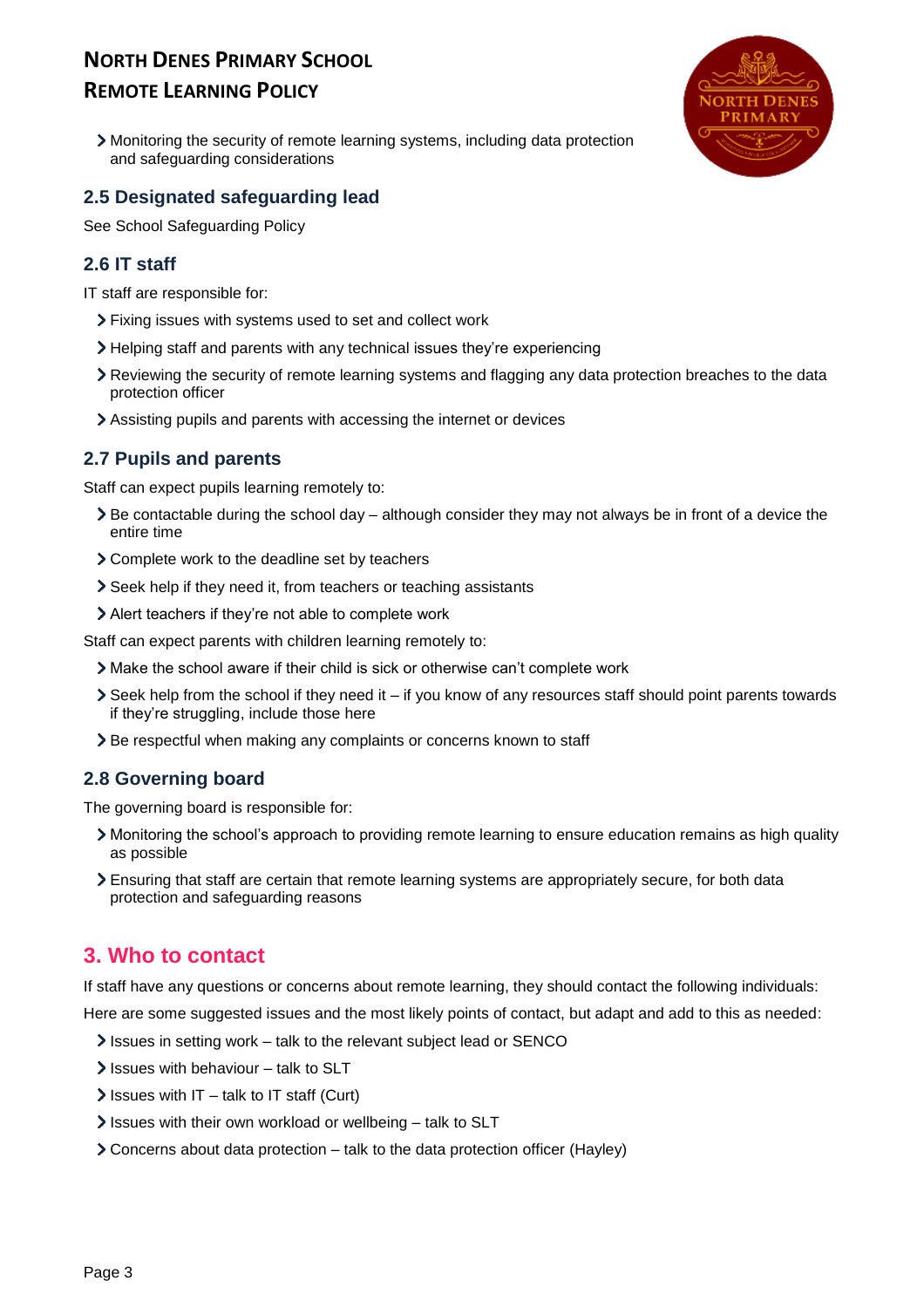

Concerns about safeguarding – talk to the DSL (Juliet, Debbie, Sharon, Mel)

## <span id="page-3-0"></span>**4. Data protection**

#### **4.1 Accessing personal data**

When accessing personal data for remote learning purposes, all staff members will:

Explain:

- How they can access the data, such as on a secure cloud service or a server in your IT network
- Which devices they should use to access the data if you've provided devices, such as laptops, make staff use these rather than their own personal devices

#### **4.2 Processing personal data**

Staff members may need to collect and/or share personal data such as email addresses as part of the remote learning system. As long as this processing is necessary for the school's official functions, individuals won't need to give permission for this to happen.

However, staff are reminded to collect and/or share as little personal data as possible online.

#### **4.3 Keeping devices secure**

Talk to your data protection officer for more help, and your IT staff if you want to include details on how to put these measures in place.

All staff members will take appropriate steps to ensure their devices remain secure. This includes, but is not limited to:

- Keeping the device password-protected strong passwords are at least 8 characters, with a combination of upper and lower-case letters, numbers and special characters (e.g. asterisk or currency symbol)
- Ensuring the hard drive is encrypted this means if the device is lost or stolen, no one can access the files stored on the hard drive by attaching it to a new device
- Making sure the device locks if left inactive for a period of time
- Not sharing the device among family or friends
- Installing antivirus and anti-spyware software
- Keeping operating systems up to date always install the latest updates

# <span id="page-3-1"></span>**5. Safeguarding**

See School Safeguarding Policy

### <span id="page-3-2"></span>**6. Monitoring arrangements**

This policy will be reviewed annually by the deputy head. At every review, it will be approved by the full governing board.

# <span id="page-3-3"></span>**7. Links with other policies**

This policy is linked to our:

- > Behaviour policy
- Child protection policy and coronavirus addendum to our child protection policy